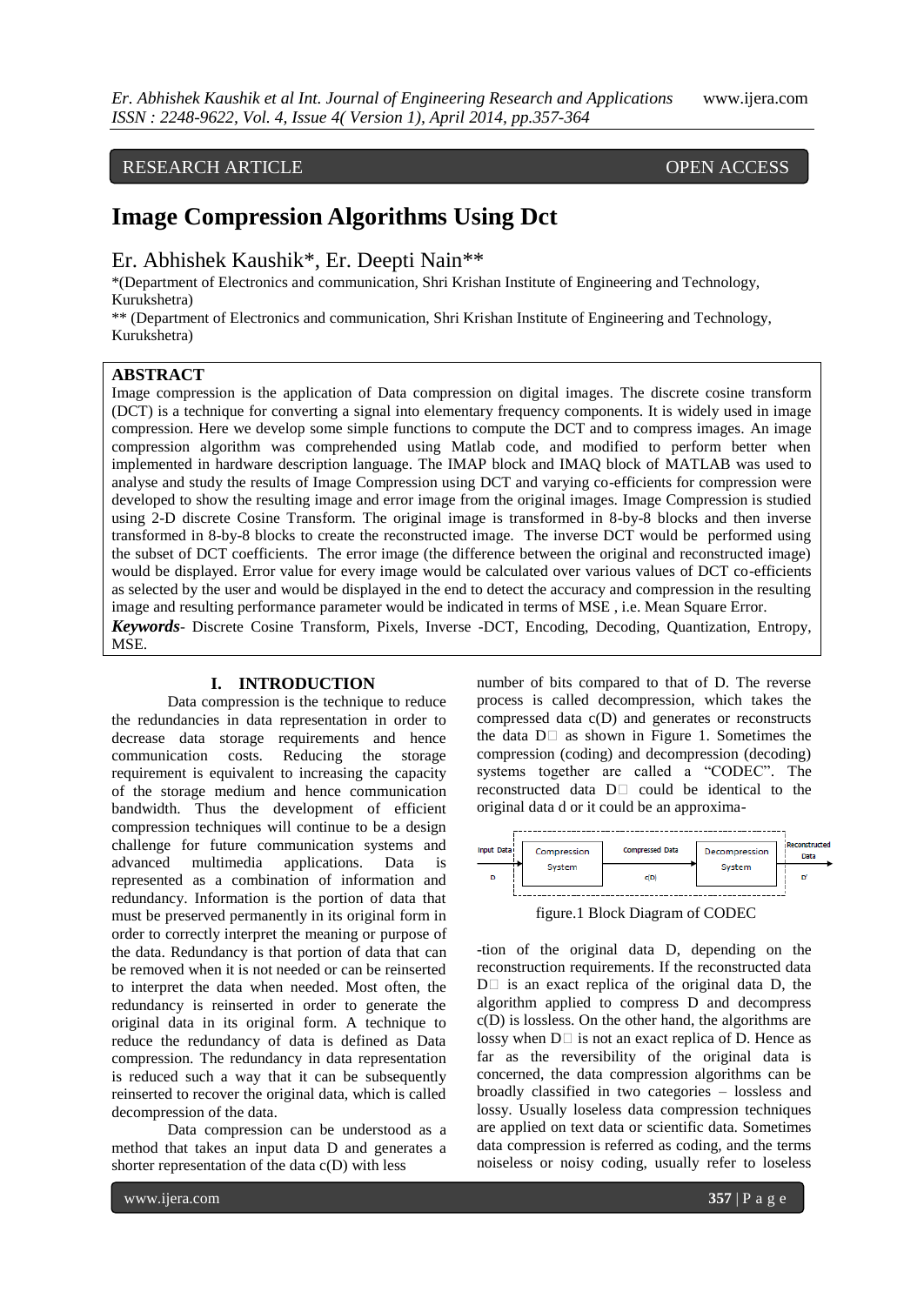and lossy compression techniques respectively. The term "noise" here is the "error of reconstruction" in the lossy compression techniques because the reconstructed data item is not identical to the original one. Data compression schemes could be static or dynamic. In static methods, the mapping from a set of messages (data or signal) to the corresponding set of compressed codes is always fixed. In dynamic methods, the mapping from the set of messages to the set of compressed codes changes over time. A dynamic method is called adaptive if the codes adapt to changes in ensemble characteristics over time. For example, if the probabilities of occurrences of the symbols from the source are not fixed over time, an adaptive formulation of the binary codewords of the symbols is suitable, so that the compressed file size can adaptively change for better compression efficiency. More recently, the wavelet transform has emerged as a cutting edge technology, within the field of image compression. Wavelet-based coding provides substantial improvements in picture quality at higher compression ratios.

## **II. DISCRETE COSINE TRANSFORM**

The discrete cosine transform (DCT) helps separate the image into parts (or spectral sub-bands) of differing importance (with respect to the image's visual quality). The DCT is similar to the discrete Fourier transform: it transforms a signal or image from the spatial domain to the frequency domain (Fig 2)



figure.2 Transformation of function into DCT

A discrete cosine transform (DCT) expresses a sequence of finitely many data points in terms of a sum of [cosine](http://en.wikipedia.org/wiki/Cosine) functions oscillating at different [frequencies.](http://en.wikipedia.org/wiki/Frequency) DCTs are important to numerous applications in science and engineering, from [lossy compression](http://en.wikipedia.org/wiki/Lossy_compression) of [audio](http://en.wikipedia.org/wiki/Audio_compression_(data)) (e.g. [MP3\)](http://en.wikipedia.org/wiki/MP3) and [images](http://en.wikipedia.org/wiki/Image_compression) (e.g. [JPEG\)](http://en.wikipedia.org/wiki/JPEG) (where small high-frequency components can be discarded), to spectral for the numerical solution of [partial differential equations.](http://en.wikipedia.org/wiki/Partial_differential_equations) The use of [cosine](http://en.wikipedia.org/wiki/Cosine) rather than [sine](http://en.wikipedia.org/wiki/Sine) functions is critical in these applications: for compression, it turns out that cosine functions are much more efficient (as described below, fewer are needed to approximate a typical [signal\)](http://en.wikipedia.org/wiki/Signal_(electrical_engineering)), whereas for differential equations the cosines express a particular choice of [boundary](http://en.wikipedia.org/wiki/Boundary_condition)  [conditions.](http://en.wikipedia.org/wiki/Boundary_condition)

In particular, a DCT is a [Fourier-related](http://en.wikipedia.org/wiki/List_of_Fourier-related_transforms)  [transform](http://en.wikipedia.org/wiki/List_of_Fourier-related_transforms) similar to the [discrete Fourier](http://en.wikipedia.org/wiki/Discrete_Fourier_transform)  [transform](http://en.wikipedia.org/wiki/Discrete_Fourier_transform) (DFT), but using only [real numbers.](http://en.wikipedia.org/wiki/Real_number) DCTs are equivalent to DFTs of roughly twice the length, operating on real data with [even](http://en.wikipedia.org/wiki/Even_and_odd_functions) symmetry (since the Fourier transform of a real and even function is real and even), where in some variants the input and/or output data are shifted by half a sample. There are eight standard DCT variants, of which four are common.

The most common variant of discrete cosine transform is the type-II DCT, which is often called simply "the DCT"; its inverse, the type-III DCT, is correspondingly often called simply "the inverse DCT" or "the IDCT". Two related transforms are the [discrete sine transforms](http://en.wikipedia.org/wiki/Discrete_sine_transform) (DST), which is equivalent to a DFT of real and odd functions, and the [modified discrete cosine transforms](http://en.wikipedia.org/wiki/Modified_discrete_cosine_transform) (MDCT), which is based on a DCT of overlapping data.

## **III. RELATED WORK, ISSUES AND POSSIBLE SOLUTIONS**

Apart of so many advantages of Discrete Wavelet Transform, Discrete wavelet transform donot justify wide replacement of DCT to avoid blocking artifacts. Discrete Cosine Transform is a technique for converting a signal into elementary frequency components, widely used in image compression. The rapid growth of digital imaging applications, including desktop publishing, multimedia, teleconferencing, and high-definition television (HDTV) has increased the need for effective and standardized image compression techniques. Among the emerging standards are JPEG, for compression of still images [Wallace 1991]; MPEG, for compression of motion video [Puri 1992]; and CCITT H.261 (also known as Px64), for<br>compression of video telephony and compression of video telephony and teleconferencing. There are many research papers that propose 1D Discrete cosine transform technique to modify an image so as to get the compressed data or image model. [1] shows a discrete wavelet technique to compress the images using wavelet theory in VHDL, Verilog. [2] shows FFT approach for data compression.that its histogram has a desired shape. [3] shows the lossless image compression algorithm using FPGA technology. [4] has shown an image compression algorithm using verilog with area, time and power constraints. [5] has shown a simple DCT technique to for converting signals into elementary frequency components using mathematica toolbox. [6] shows comparative analysis of various compression methods for medical images depicting lossless and lossy image compression. [7] shows Fourier analysis and Image processing technique. [8] shows Image compression Implementation using Fast Fourier Transform. [9] depicts a comparative study of Image Compression using Curvelet, Ridgilet and Wavelet Transform Techniques.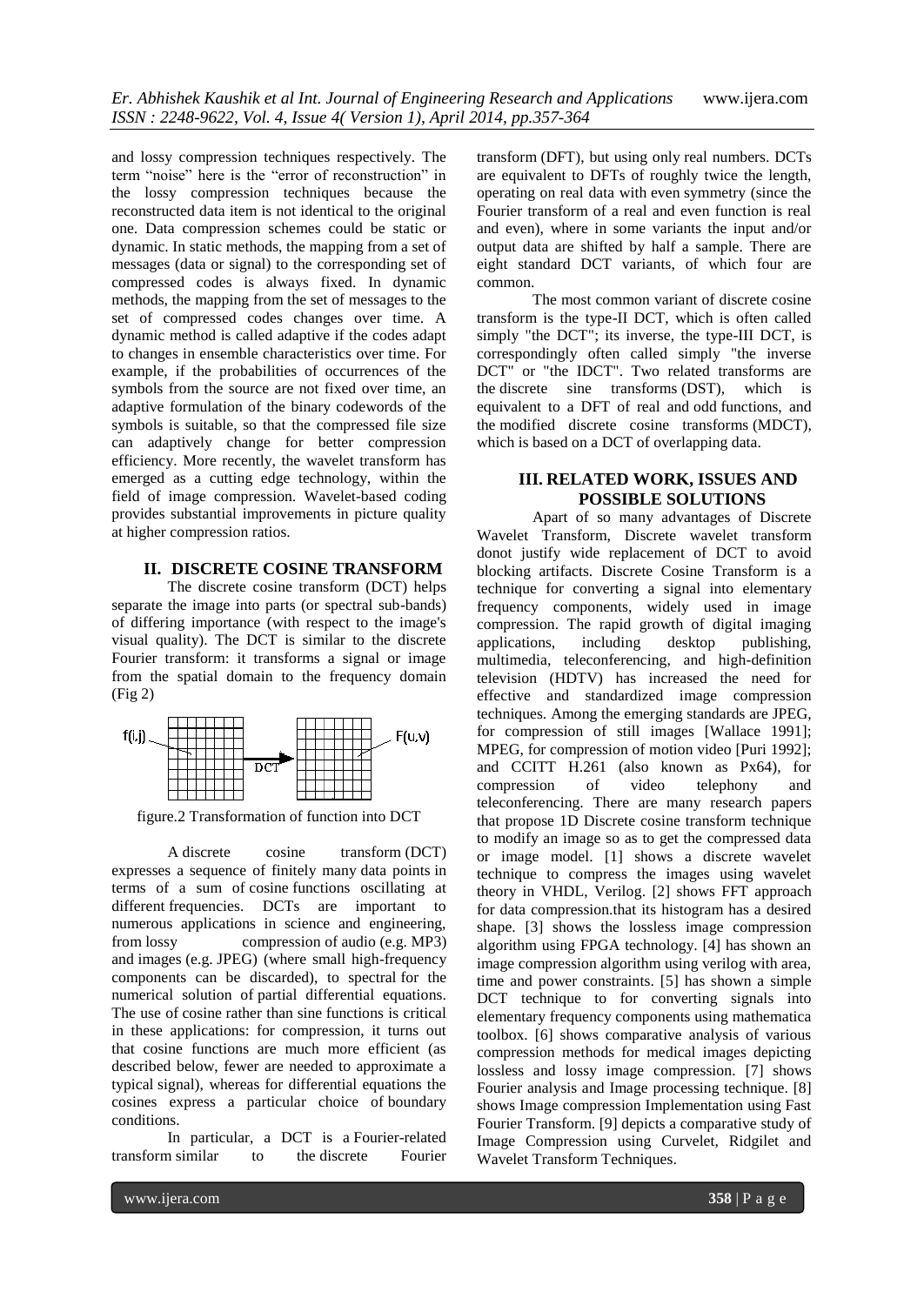JPEG is primarily a lossy method of compression.JPEG was designed specifically to discard information that the human eye cannot easily see. Slight changes in color are not perceived well by the human eye, while slight changes in intensity (light and dark) are. Therefore JPEG's lossy encoding tends to be more frugal with the gray-scale part of an image and to be more frivolous with the color .DCT separates images into parts of different frequencies where less important frequencies are discarded through quantization and important frequencies are used to retrieve the image during decompression.

#### **IV. PROBLEM FORMULATION**

Wavelet based techniques for image compression have been increasingly used for image compression.

The wavelet uses subband coding to selectively extract different subbands from the given image.These subbands can then be quantized with different quantizers to give better compression.The wavelet filters are specifically designed to satisfy certain constraints called the smoothness constraints. The wavelet filters are designed so that the coefficients in each subband are almost uncorrelated from the coefficients in other subbands [3]. The wavelet transform achieves better energy compaction than the DCT and hence can help in providing better compression for the same Peak Signal to Noise Ratio (PSNR). A lot of research has been done on the performance comparison of the DWT and DCT for image compression which is less than 1 dB. This proposed work is to analyse the image compression algorithm using 2-dimension DCT. According to the DCT properties, a DC is transformed to discrete delta-function at zero frequency. Hence, the transform image contains only the DC component. To transformed an image into 8 x 8 subsets by applying DCT in 2 dimension. Also, a subset of DCT co-efficients have been prepared in order to perform inverse DCT to get the reconstructed image. The work to be done is to perform the inverse transform of the transformed image and also to generate the error image in order to give the results in terms of MSE (Mean Square Error), as MSE increases, the image quality degrades and as the MSE would decrease, image quality would be enhanced with the help of changing the co-efficients for DCT Blocks.

#### **V. WORK METHODOLOGY**

Image compression is a technique used to reduce the storage and transmission costs. The existing techniques used for compressing image files are broadly classified into two categories, namely lossless and lossy compression techniques. In lossy compression techniques, the original digital image is usually transformed through an invertible linear

transform into another domain, where it is highly decorrelated by the transform. This de-correlation concentrates the important image information into a more compact form. The transformed coefficients are then quantized yielding bit-streams containing long stretches of zeros. Such bit-streams can be coded efficiently to remove the redundancy and store it into a compressed file. The decompression reverses this process to produce the recovered image. The 2-D discrete cosine transform (DCT) is an invertible linear transform and is widely used in many practical image compression systems because of its compression performance and computational efficiency [10-12]. DCT converts data (image pixels) into sets of frequencies. The first frequencies in the set are the most meaningful; the latter, the least. The least meaningful frequencies can be stripped away based on allowable resolution loss. DCT-based image compression relies on two techniques to reduce data required to represent the image. The first is quantization of the image"s DCT coefficients; the second is entropy coding of the quantized coefficients [13]. Quantization is the process of reducing the number of possible values of a quantity, thereby reducing the number of bits needed to represent it. Quantization is a lossy process and implies in a reduction of the color information associated with each pixel in the image. Entropy coding is a technique for representing the quantized coefficients as compactly as possible.



## figure.3: Block Diagram For Compression/ Decompression Algorithm

In this paper, a simple entropy encoder algorithm will be proposed and implemented. It works on quantized coefficients of the discrete cosine transform. The basic idea of the new approach is to divide the image into 8x8 blocks and then extract the consecutive non-zero coefficients preceding the zero coefficients in each block. In contrast to the Run\_Length decoder, the output of this encoder consists of the number of the nono-zero coefficients followed by the coefficients themselves for each block. The decompression process can be performed systematically and the number of zero coefficients can be computed by subtracting the number of nonzero coefficients from 64 for each block.

After the reconstructed image is obtained, the error image is also generated using MATLAB image processing commands by subtracting the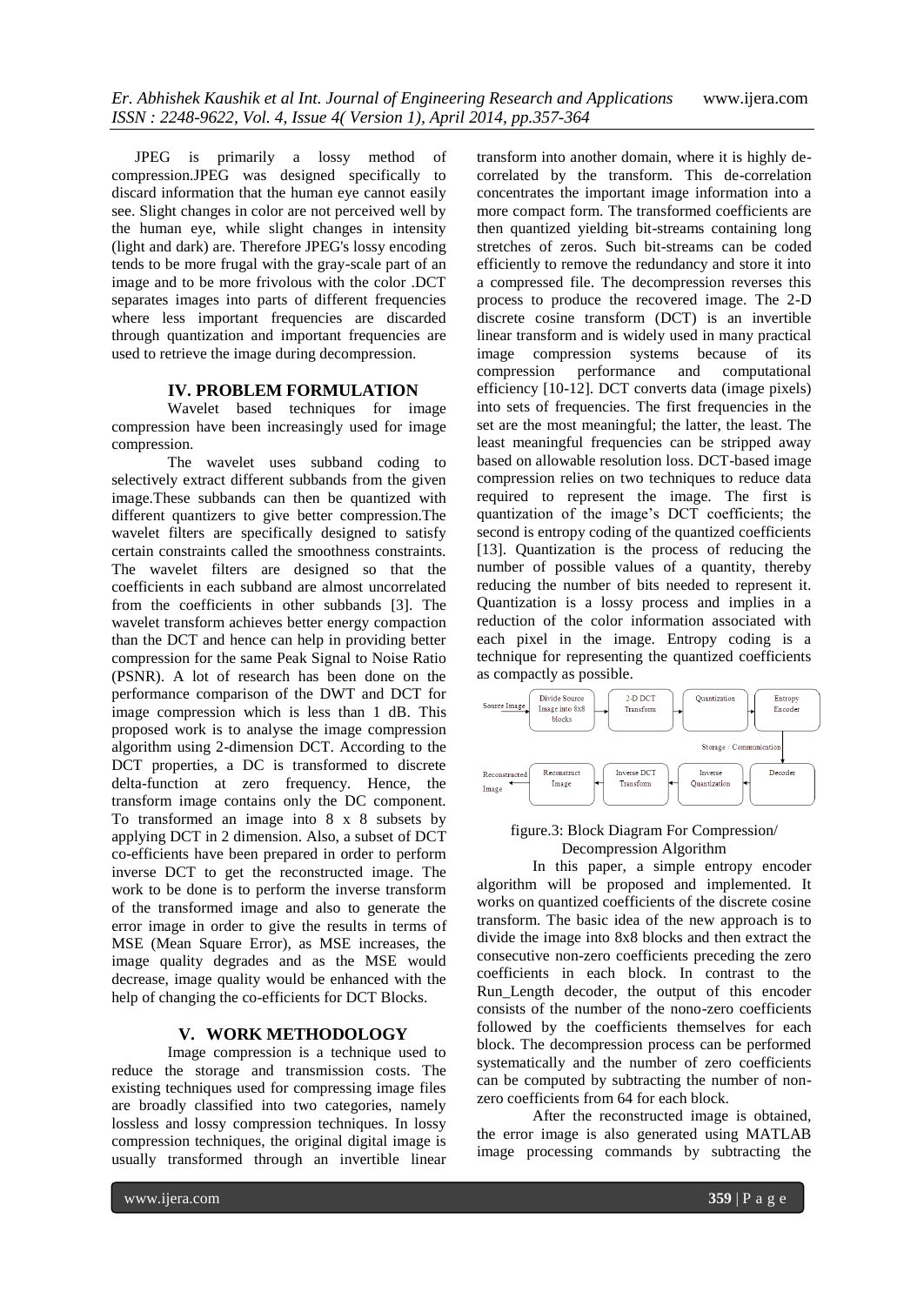reconstructed image from the original image and MSE (main square error) is computed to indicate the quality of the reconstructed image that is best when  $MSE = 0$ , that happens when all the 64 co-efficients are selected in the simulations.

## **VI. LOSSLESS AND LOSSY IMAGE COMPRESSION**

When hearing that image data are reduced, one could expect that automatically also the image quality will be reduced. A loss of information is, however, totally avoided in lossless compression, where image data are reduced while image information is totally preserved. It uses the predictive encoding which uses the gray level of each pixel to predict the gray value of its right neighbor. Only the small deviation from this prediction is stored. This is a first step of lossless data reduction. Its effect is to change the statistics of the image signal drastically. Statistical encoding is another important approach to lossless data reduction. Statistical encoding can be especially successful if the gray level statistics of the images has already been changed by predictive coding. The overall result is redundancy reduction, that is reduction of the reiteration of the same bit patterns in the data. Of course, when reading the reduced image data, these processes can be performed in reverse order without any error and thus the original image is recovered. Lossless compression is therefore also called reversible compression. Lossy data compression has of course a strong negative connotation and sometimes it is doubted quite emotionally that it is at all applicable in medical imaging. In transform encoding one performs for each image run a mathematical transformation that is similar to the Fourier transform thus separating image information on gradual spatial variation of brightness (regions of essentially constant brightness) from information with faster variation of brightness at edges of the image (compare: the grouping by the editor of news according to the classes of contents). In the next step, the information on slower changes is transmitted essentially lossless (compare: careful reading of highly relevant pages in the newspaper), but information on faster local changes is communicated with lower accuracy (compare: looking only at the large headings on the less relevant pages). In image data reduction, this second step is called quantization. Since this quantization step cannot be reversed when decompressing the data, the overall compression is "lossy" or "irreversible".

## **VII. JPEG**

The DCT is used in [JPEG](http://en.wikipedia.org/wiki/JPEG) image compression, [MJPEG,](http://en.wikipedia.org/wiki/MJPEG) [MPEG,](http://en.wikipedia.org/wiki/MPEG) [DV,](http://en.wikipedia.org/wiki/DV) and [Theora](http://en.wikipedia.org/wiki/Theora) [video](http://en.wikipedia.org/wiki/Video_compression)  [compression.](http://en.wikipedia.org/wiki/Video_compression) There, the two-dimensional DCT-II of N x N blocks are computed and the results

are [quantized](http://en.wikipedia.org/wiki/Quantization_(signal_processing)) and [entropy coded.](http://en.wikipedia.org/wiki/Entropy_encoding) In this case, *N* is typically 8 and the DCT-II formula is applied to each row and column of the block. The result is an  $8 \times 8$ transform coefficient array in which the (0,0) element (top-left) is the DC (zero-frequency) component and entries with increasing vertical and horizontal index values represent higher vertical and horizontal spatial frequencies.

It incorporated the last advances in the image compression to provide a unified optimized tool to accomplish both lossless and lossy compression and decomposition using the same algorithm and the bit stream syntax. The systems architecture is not only optimized for compression efficiency at even very low bit-rates, it is also optimized for scalability and interoperability in the networks and noisy mobile environments. The JPEG standard will be effective in wide application areas such as internet, digital photography, digital library, image archival, compound documents, image databases, colour reprography (photocopying, printing, scanning, facsimile), graphics, medical imagery, mobile multimedia communication, 3G cellular telephony, client-server networking, ecommerce, etc.

#### **VIII. QUANTIZATION**

DCT-based image compression relies on two techniques to reduce the data required to represent the image. The first is quantization of the image's DCT coefficients; the second is entropy coding of the quantized coefficients. Quantization is the process of reducing the number of possible values of a quantity, thereby reducing the number of bits needed to represent it. Entropy coding is a technique for representing the quantized data as compactly as possible. I have developed functions to quantize images and to calculate the level of compression provided by different degrees of quantization.

## **IX. ENTROPY ENCODING**

After quantization, most of the high frequency coefficients (lower right corner) are zeros. To exploit the number of zeros, a zig-zag scan of the matrix is used yielding to Long strings of zeros. The current coder acts as filter to pass only the string of non-zero coefficients. By the end of this process we will have a list of non-zero tokens for each block preceded by their count. DCT based image compression using blocks of size 8x8 is considered. After this, the quantization of DCT coefficients of image blocks is carried out. After that, entropy encoding technique is applied to the resulting image.

Entropy encoding is a compression method based on the idea of allotting fewer bits to represent colors that occur frequently in an image and more bits to those that occur infrequently. Shannons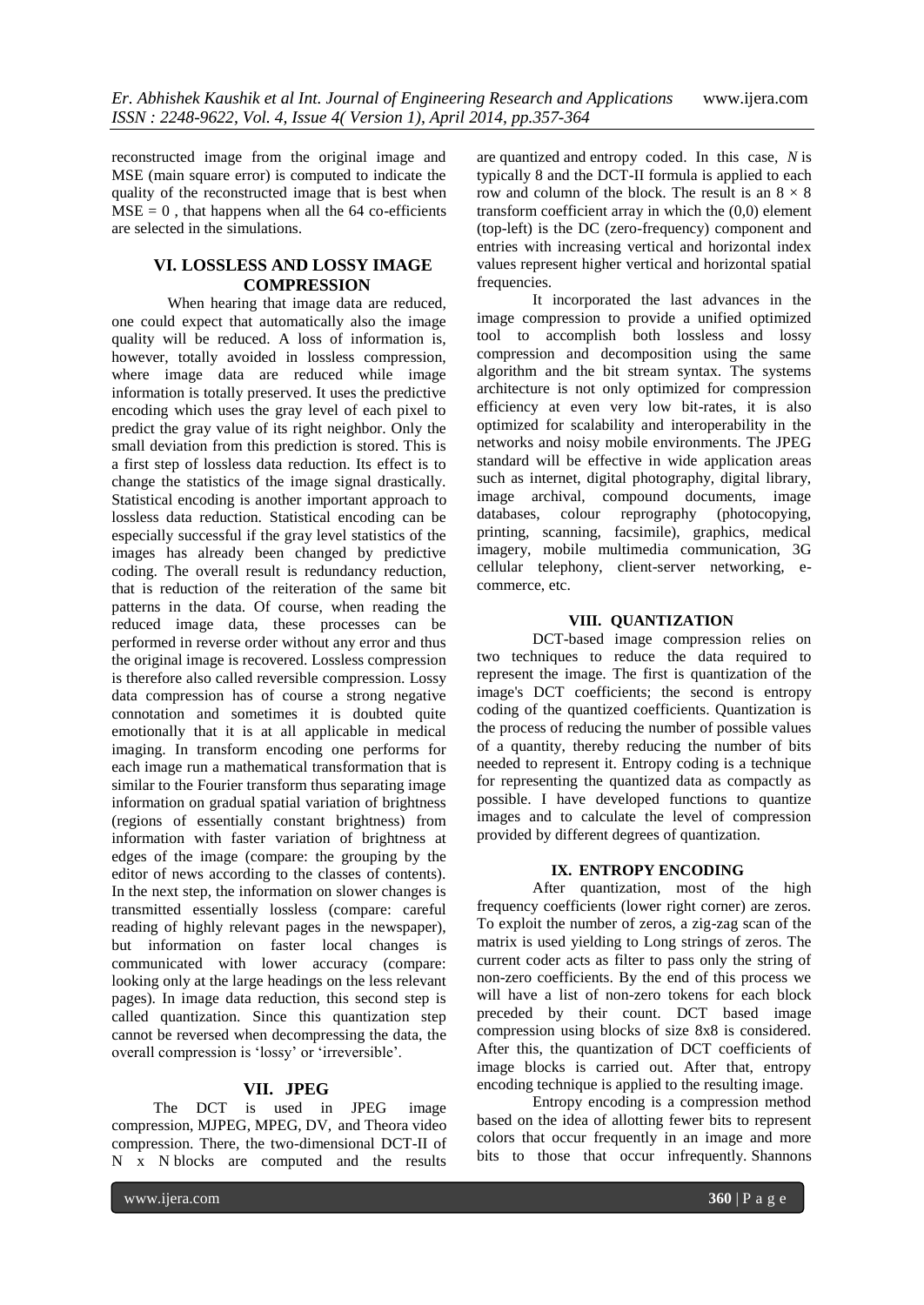entropy equation, allows us to compare an encoding to a theoretical optimum.Processes with this principle are called entropy encoding. There are several of this kind. Entropy encoding is used regardless of the media"s specific characteristics. The data stream to be compressed is considered to be a simple digital sequence, and the semantic of the data is ignored. Entropy encoding is an example of lossless encoding as the decompression process regenerates the data completely. The raw data and the decompressed data are identical, no information is lost.



figure.4 Zigzag Sequence

The general equation for a 1D (*N* data items) DCT is defined by the following equation:

$$
F(u) = \left(\frac{2}{N}\right)^{\frac{1}{2}} \sum_{i=0}^{N-1} \Lambda(i) \cdot \cos\left[\frac{\pi \cdot u}{2 \cdot N}(2i+1)\right] f(i)
$$
\n(1)

and the corresponding inverse 1D DCT transform is simple  $F^1(u)$ , i.e.:where

$$
\Lambda(i) = \begin{cases} \frac{1}{\sqrt{2}} & \text{for } \xi = 0\\ 1 & \text{otherwise} \end{cases} \tag{2}
$$

The general equation for a 2D (*N* by *M* image) DCT is defined by the following equation:

$$
F(u,v) = \left(\frac{2}{N}\right)^{\frac{1}{2}} \left(\frac{2}{M}\right)^{\frac{1}{2}} \sum_{i=0}^{N-1} \sum_{j=0}^{M-1} \Lambda(i) \Lambda(j) \cos\left[\frac{\pi u}{2N}(2i+1)\right] \cos\left[\frac{\pi v}{2M}(2j+1)\right] \cdot f(i,j)
$$
\n(3)

and the corresponding inverse 2D DCT transform is simple  $F^{-1}(u,v)$ , i.e.:

where

$$
\Lambda(\xi) = \begin{cases} \frac{1}{\sqrt{2}} & \text{for } \xi = 0\\ 1 & \text{otherwise} \end{cases}
$$

 (4) The basic operation of the DCT is as follows:

- The input image is N by M;
- $f(i,j)$  is the intensity of the pixel in row i and column j;
- $F(u,v)$  is the DCT coefficient in row k1 and column k2 of the DCT matrix.
- For most images, much of the signal energy lies at low frequencies; these appear in the upper left corner of the DCT.
- Compression is achieved since the lower right values represent higher frequencies, and are often small - small enough to be neglected with little visible distortion.
- The DCT input is an 8 by 8 array of integers. This array contains each pixel's gray scale level;
- 8 bit pixels have levels from 0 to 255.
- Therefore an 8 point DCT would be: where,

$$
\Lambda(\xi) = \begin{cases} \frac{1}{\sqrt{2}} & \text{for } \xi = 0\\ 1 & \text{otherwise} \end{cases}
$$
 (5)

#### **X. INVERSE DCT**

Using the normalization conventions above, the inverse of DCT-I is DCT-I multiplied by  $2/(N-1)$ The inverse of DCT-IV is DCT-IV multiplied by 2/N. The inverse of DCT-II is DCT-III multiplied by 2/N and vice versa.

Like for the DFT, the normalization factor in front of these transform definitions is merely a convention and differs between treatments. For example, some authors multiply the transforms by  $\sqrt{2/N}$  so that the inverse does not require any additional multiplicative factor. Combined with appropriate factors of  $\sqrt{2}$  (see above), this can be used to make the transform matrix orthogonal.

#### **10.1. MULTIDIMENSIONAL DCT'S**

Multidimensional variants of the various DCT types follow straightforwardly from the onedimensional definitions: they are simply a separable product (equivalently, a composition) of DCTs along each dimension.

 For example, a two-dimensional DCT-II of an image or a matrix is simply the one-dimensional DCT-II, from above, performed along the rows and then along the columns (or vice versa). Technically, computing a two- (or multi-) dimensional DCT by sequences of one-dimensional DCTs along each dimension is known as arow-column algorithm (after the two-dimensional case). That is, the 2d DCT-II is given by the formula (omitting normalization and other scale factors, as above):

$$
X_{k_1,k_2} = \sum_{n_1=0}^{N_1-1} \left( \sum_{n_2=0}^{N_2-1} x_{n_1,n_2} \cos\left[\frac{\pi}{N_2} \left(n_2 + \frac{1}{2}\right) k_2\right] \right) \cos\left[\frac{\pi}{N_1} \left(n_1 + \frac{1}{2}\right) k_1\right]
$$
  
= 
$$
\sum_{n_1=0}^{N_1-1} \sum_{n_2=0}^{N_2-1} x_{n_1,n_2} \cos\left[\frac{\pi}{N_1} \left(n_1 + \frac{1}{2}\right) k_1\right] \cos\left[\frac{\pi}{N_2} \left(n_2 + \frac{1}{2}\right) k_2\right].
$$
 (6)



figure 5: Two-dimensional DCT frequencies from the JPEG DCT

www.ijera.com **361** | P a g e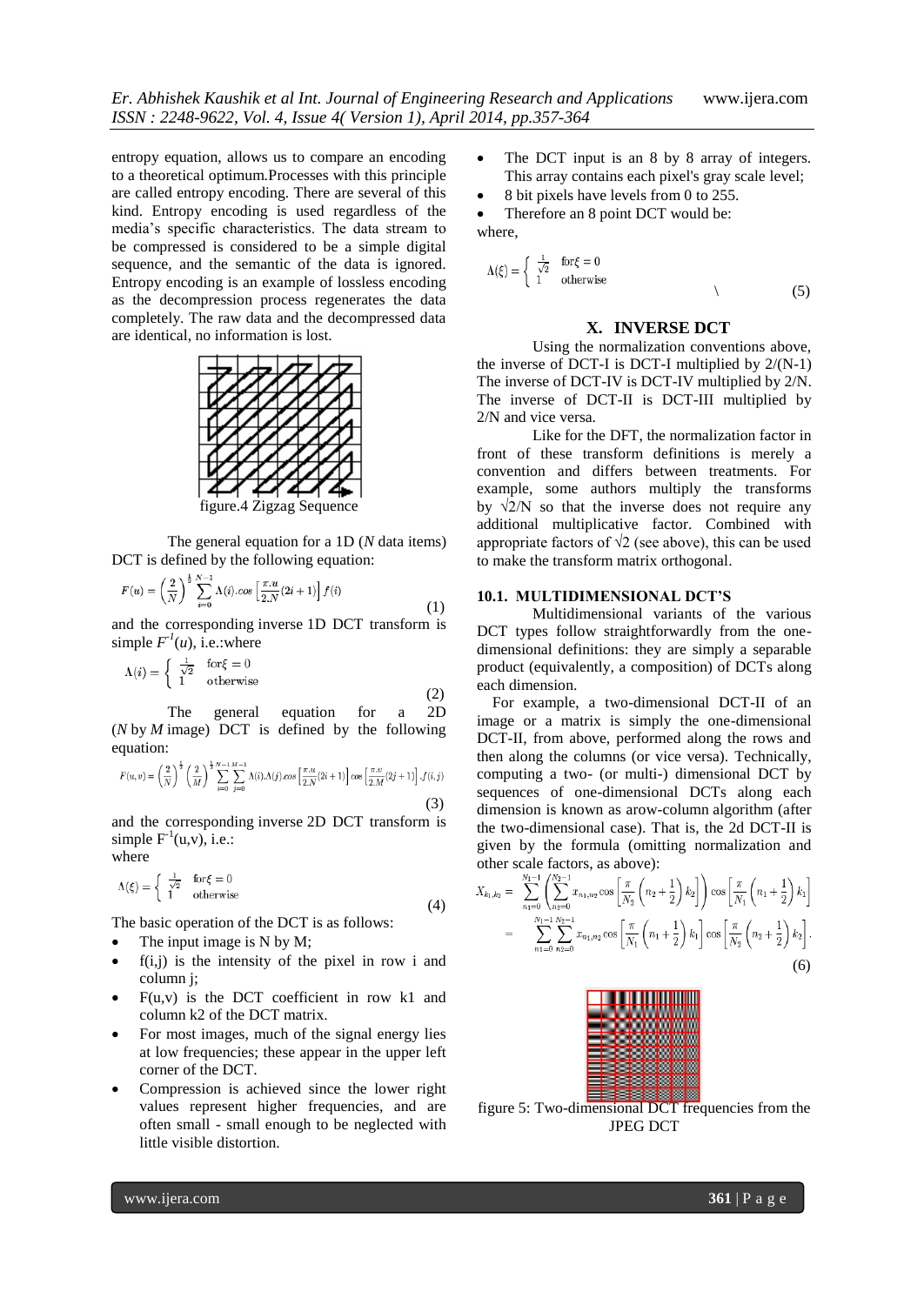As with multidimensional FFT algorithms, however, there exist other methods to compute the same thing while performing the computations in a different order (i.e. interleaving/combining the algorithms for the different dimensions). The inverse of a multi-dimensional DCT is just a separable product of the inverse(s) of the corresponding onedimensional DCT(s) (see above), e.g. the onedimensional inverses applied along one dimension at a time in a row-column algorithm.The image to the right shows combination of horizontal and vertical frequencies for an  $8 \times 8 \quad (N_1 = N_2 = 8)$  two dimensional DCT. Each step from left to right and top to bottom is an increase in frequency by 1/2

cycle. For example, moving right one from the topleft square yields a half-cycle increase in the horizontal frequency. Another move to the right yields two half-cycles. A move down yields two halfcycles horizontally and a half-cycle vertically. The source data (8x8) is transformed to a linear combination of these 64 frequency squares

## **XI. MSE: MEAN SQUARE ERROR**

The phrase Mean Square Error, often abbreviated MSE (also called PSNR, Peak Signal to Noise Ratio) is an engineering term for the ratio between the maximum possible power of a [signal](http://en.wikipedia.org/wiki/Signal_(information_theory)) and the power of corrupting noise that affects the fidelity of its representation. Because many signals have a very wide [dynamic range,](http://en.wikipedia.org/wiki/Dynamic_range) MSE is usually expressed in terms of the [logarithmic](http://en.wikipedia.org/wiki/Logarithm) [decibel](http://en.wikipedia.org/wiki/Decibel) scale.

The MSE / PSNR is most commonly used as a measure of quality of reconstruction of lossy compression [codecs](http://en.wikipedia.org/wiki/Codec) (e.g., for [image compression\)](http://en.wikipedia.org/wiki/Image_compression). The signal in this case is the original data, and the noise is the error introduced by compression. When comparing compression codecs it is used as an approximation to human perception of reconstruction quality, therefore in some cases one reconstruction may appear to be closer to the original than another, even though it has a lower PSNR (a higher PSNR would normally indicate that the reconstruction is of higher quality). One has to be extremely careful with the range of validity of this metric; it is only conclusively valid when it is used to compare results from the same codec (or codec type) and same content.

It is most easily defined via the [mean](http://en.wikipedia.org/wiki/Mean_squared_error)  [squared error](http://en.wikipedia.org/wiki/Mean_squared_error) (MSE) which for two *m*×*n* monochrome images *I* and *K* where one of the images is considered a noisy approximation of the other is defined as:

$$
MSE = \frac{1}{m n} \sum_{i=0}^{m-1} \sum_{j=0}^{n-1} [I(i,j) - K(i,j)]^2
$$
 (7)

The PSNR is defined as:

$$
PSNR = 10 \cdot \log_{10} \left( \frac{MAX_I^2}{MSE} \right)
$$
  
= 20 \cdot \log\_{10} \left( \frac{MAX\_I}{\sqrt{MSE}} \right) (8)

Here,  $MAX_{I}$  is the maximum possible pixel value of the image. When the pixels are represented using 8 bits per sample, this is 255. More generally, when samples are represented using linear PCM with B bits per sample,  $MAX_{I}$  is  $2B-1$ . For color images with three RGB values per pixel, the definition of PSNR is the same except the MSE is the sum over all squared value differences divided by image size and by three.



Q=30, PSNR 36.81dB **figure.6:** C=10 PSNP 3145dR Contain containment conditions figure.6: Example luma PSNR values for 0=10 PSNR 3145dR a cjpeg compressed image at various quality levels

#### **XII.SIMULATIONS AND RESULTS**

The window shows the original image, reconstructed image after applying 2D – DCT and the computed error image. On the right hand side, top is shown a slider option to vary the number of coefficients of 8 x 8 blocks image input for DCT matrix that could have a value in between 1 to 64. Apply button is present to finally apply the DCT on the image selected after setting the number of coefficients for the image compression. Also, MSE is calculated and displayed on the bottom of the images indicating the quality of reconstructed image.In the above picture, all the 64 co-efficients have been selected and error image is obtained zero with mean square error value i.e.  $MSE = 0$  indicating that best reconstruction is attained at highest number of coefficients has been selected. The window for showing the results that appear on the screen when running the code is shown below: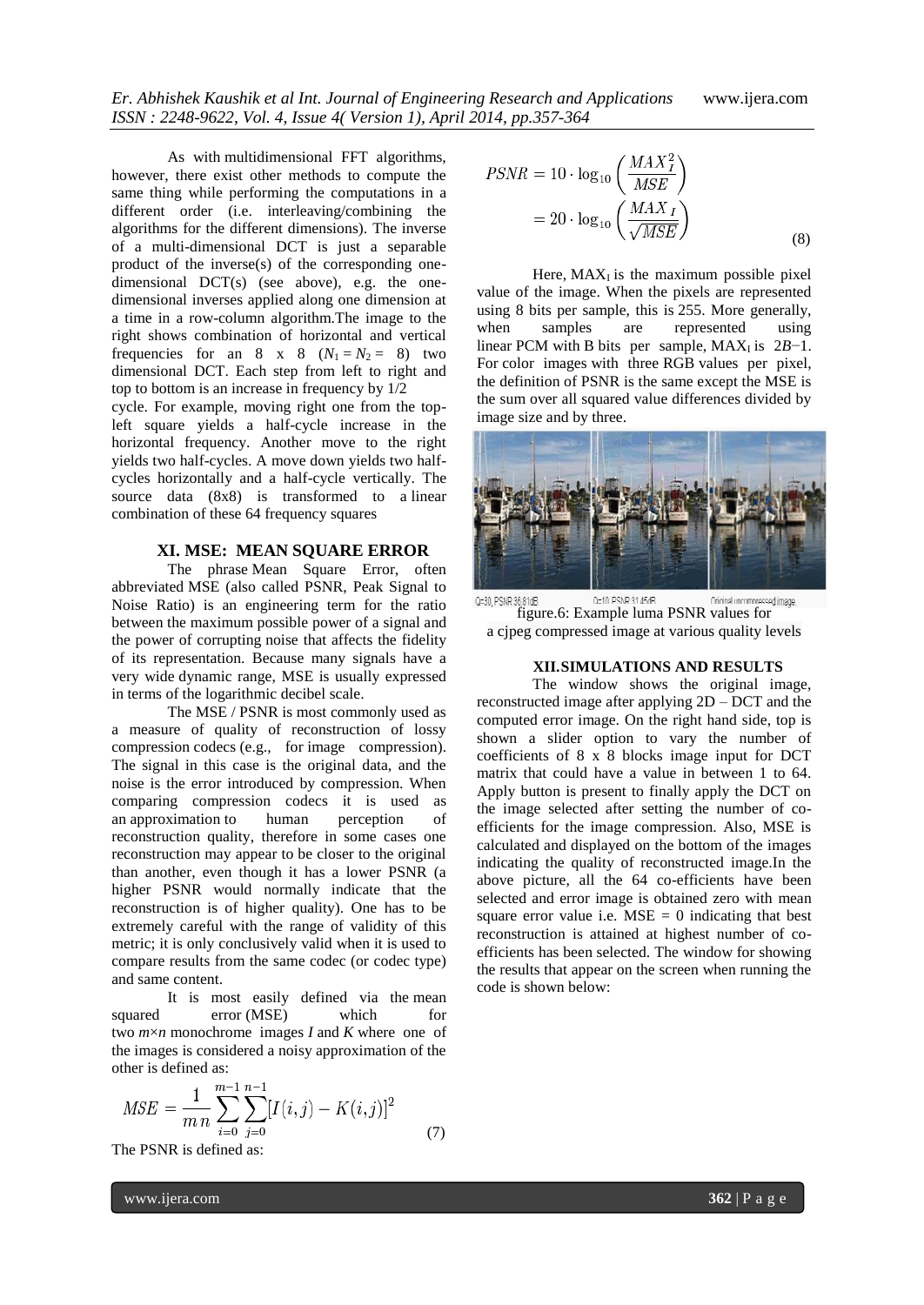*Er. Abhishek Kaushik et al Int. Journal of Engineering Research and Applications* www.ijera.com *ISSN : 2248-9622, Vol. 4, Issue 4( Version 1), April 2014, pp.357-364*





Analysis of Image Compression Algorithm using DCT is conducted on Six natural images out of which Pepper Image has been shown before and after reconstruction along with their obtained MSE.



a) Original Image



b) Reconstructed Image c) Error Image Mean Square Error  $= 0.000241$ After DCT  $(50\%)$  : Coefficients selected = 32



d) Reconstructed Image e) Error Image Mean Square Error = 7.62e-005 After DCT (100%) : Coefficients selected =  $64$ 





f) Reconstructed Image g) Error Image Mean Square Error  $= 0.0$ 

In the above picture, all the 64 co-efficients have been selected and error image is obtained zero with  $MSE = 0$  indicating that best reconstruction is attained at highest number of co-efficients been selected

#### **XIII. FUTURE SCOPE AND CONCLUSIONS**

The results presented in this document show that the DCT exploits interpixel redundancies to render excellent decorrelation for most natural images. Thus, all (uncorrelated) transform coefficients can be encoded independently without compromising coding efficiency. In addition, the DCT packs energy in the low frequency regions. Therefore, some of the high frequency content can be discarded without significant quality degradation. Such a (course) quantization scheme causes further reduction in the entropy (or average number of bits per pixel). Lastly, it is concluded that successive frames in a video transmission exhibit high temporal correlation (mutual information). This correlation can be employed to improve coding efficiency.

 The aforementioned attributes of the DCT have led to its widespread deployment in virtually every image/video processing standard of the last decade, for example, JPEG (classical), MPEG- 1, MPEG-2, MPEG-4, MPEG-4 FGS, H.261, H.263 and JVT (H.26L). Nevertheless, the DCT still offers new research directions that are being explored in the current and upcoming image/video coding standards.